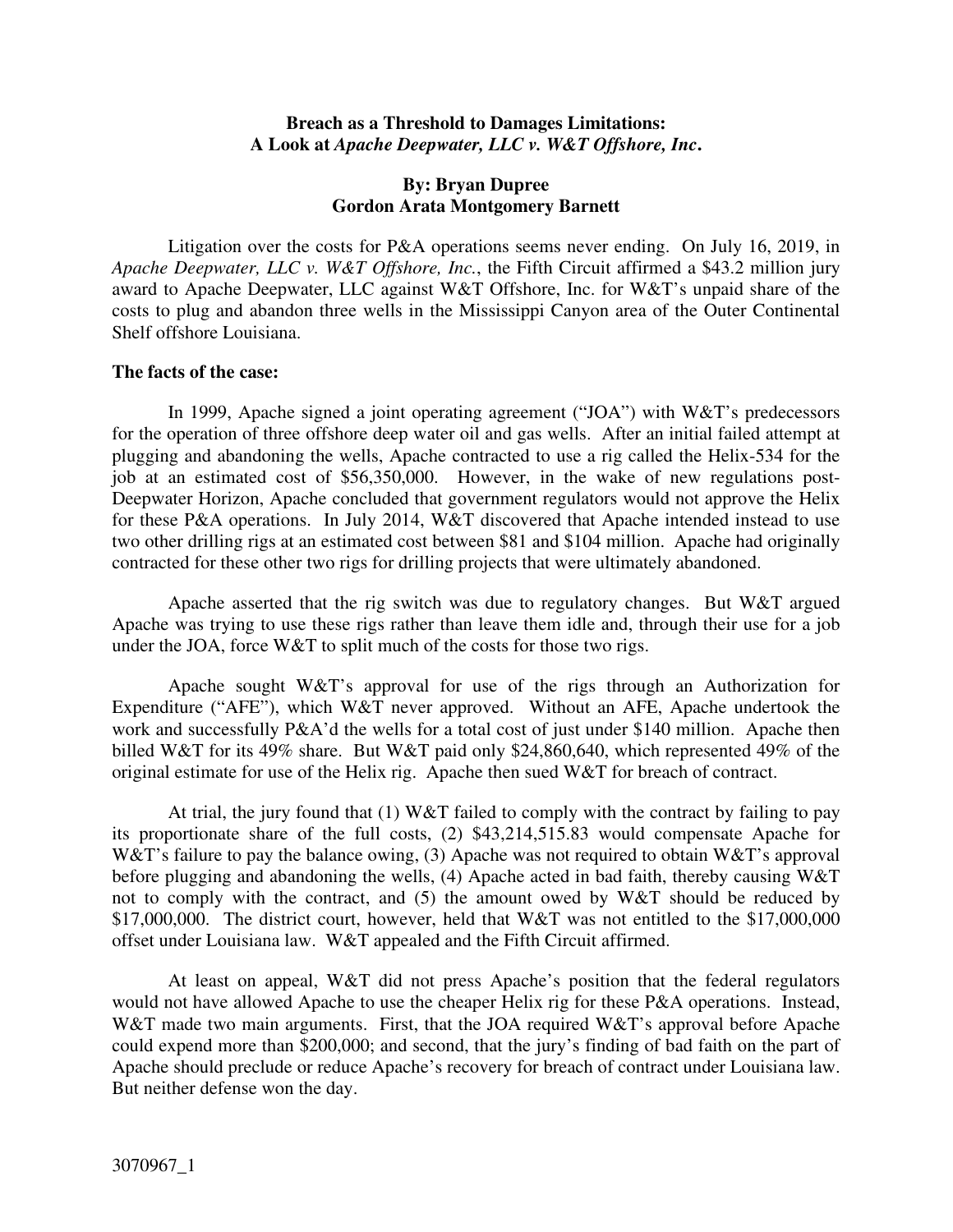#### **W&T's first defense: Apache breached the contract by performing work without an AFE**

This argument relied on the interpretation of two key provisions in the JOA. Section 6.2 generally provides that the operator (Apache) shall not undertake work costing more than \$200,000 without approval. However, Section 18.4 stated that the operator shall conduct the abandonment and removal of any well required by a governmental authority and that those costs would be shared. Noting that the consent provision in Section 6.2 contains no exception for government-mandated operations under Section 18.4, W&T argued that its consent was needed even for operations under Section 18.4 and thus that it did not breach the contract because Apache never obtained its consent.

The jury rejected this interpretation, and the Fifth Circuit agreed. Government-mandated operations like plugging and abandoning wells were authorized under Section 18.4. Requiring approval from W&T for government-mandated operations would lead to an absurd result because the non-operator could essentially stop the operator from completing a P&A job required by federal law simply to avoid sharing the costs. Although it is a fair reading of the contract to suggest that Section 18.4's government-mandated work provision is not constrained by Section 6.2, the court also had a strong sense of public policy guiding the decision. The court refused to allow Section 6.2 to tie the operator's hand in plugging and abandoning wells; otherwise, a non-operator could prevent the operator from completing legally required work and leaving unplugged wells on federal lands.

# **W&T's second defense: Louisiana Civil Code Article 2003 dictates that the jury's bad faith finding bars Apache's recovery for breach of contract**

Louisiana Civil Code Article 2003 states that:

An obligee may not recover damages when his own bad faith has caused the obligor's failure to perform or when, at the time of the contract, he has concealed from the obligor facts that he knew or should have known would cause a failure.

If the obligee's negligence contributes to the obligor's failure to perform, the damages are reduced in proportion to that negligence.

The district court ruled, and the Fifth Circuit agreed, that it was bound by the Louisiana Supreme Court's decision in *Lamar Contractors, Inc. v. Kacco, Inc.*, which concluded that "an obligor cannot establish an obligee has contributed to the obligor's failure to perform unless the obligor can prove the obligee itself failed to perform duties owed under the contract." Although *Lamar* was a case about negligence rather than bad faith, the Fifth Circuit found no reason why the Louisiana Supreme Court would limit the requirement to find a breach to negligence cases and not extend it to bad faith cases.

Before a court can consider whether bad faith bars damage recovery, the obligor must first establish that the obligee failed to perform a contractual obligation that caused the obligor's failure to perform. W&T would have had to show that Apache failed in its performance of the contract and that Apache's failure caused W&T's breach. But W&T could point to no actual failure in Apache's performance. In other words, a breach by Apache was a threshold requirement to considering Apache's bad faith. Although the jury affirmatively responded that